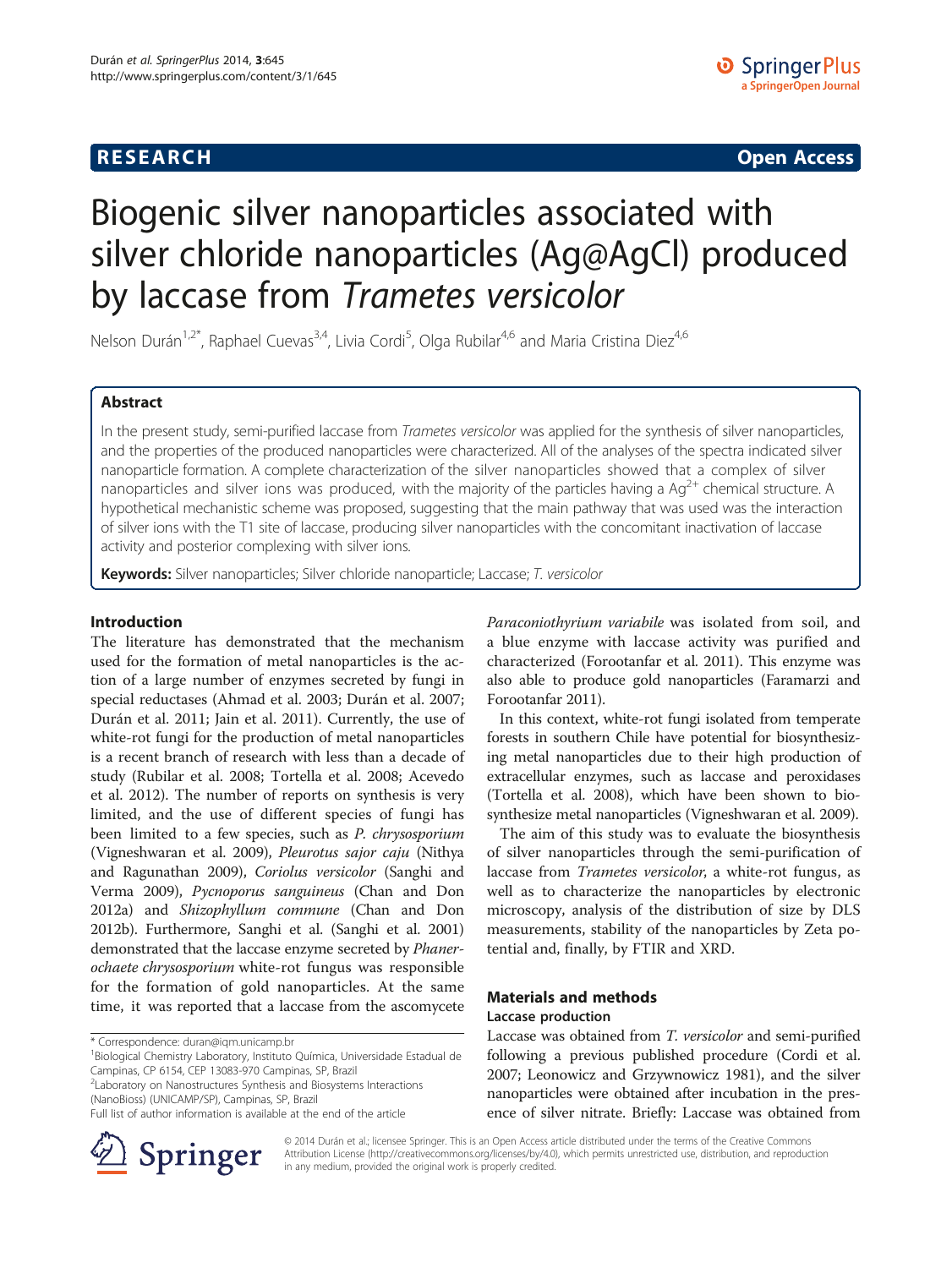T. versicolor (CCT 4521) cultivated for 4-20 days at 30°C while shaking at 240 rpm in liquid medium following Cordi et al. ([2007](#page-5-0)) Laccase production was induced by copper sulfate  $(0.1 \text{ mmol L}^{-1})$  and 2,5-xylidine  $(1 \text{ mmol } L^{-1})$  with 96 h of fungal culture.

#### Laccase semi-purification

The purification followed the previously published results of Cordi et al. (Cordi et al. [2007\)](#page-5-0). The culture filtrate from the procedure described above in the presence of 0.1 mmol  $L^{-1}$  of copper sulfate (through 380 mesh) was frozen, thawed, filtrated through a Millipore 0.45 mm membrane and lyophilized. A solution containing 2.0 g of lyophilized crude extract, 30 mL of citrate-phosphate and buffer (75 mmol  $L^{-1}$ , pH 5.0) was precipitated with 90% ammonium sulfate. The precipitate was eluted in a Sephacryl S-200 (Sigma) column using the same buffer as the mobile phase. The fractions containing laccase activity were collected. Another precipitation and elution was performed to eliminate the dark pigments from the filtrate. The fractions with laccase activity were collected and lyophilized. The lyophilized sample was resuspended in 10 mmol  $L^{-1}$  (pH 5.0) citrate-phosphate buffer and applied to a column containing DEAE cellulose (Leonowicz and Grzywnowicz [1981\)](#page-6-0). The laccase was eluted with 10 mmol  $L^{-1}$ citrate-phosphate buffer, and a NaCl gradient of zero to 1 mol  $L^{-1}$  was applied. The fractions obtained were lyophilized and stored in a freezer (Cordi et al. [2007\)](#page-5-0).

## Enzyme activity assay

The reagent syringaldazine was used as a substrate for the spectrophotometric determination of the laccase activity. Briefly: a reaction mixture containing 0.6 mL of enzymatic solution, 0.3 mL of citrate-phosphate buffer  $0.05$  M (pH 5.0) and 0.1 ml of syringaldazine  $(1 \text{ mM})$ at a final volume of 1 mL was mixed for 5 min, and the absorption at 525 nm ( $\varepsilon_{525} = 65000 \text{ M}^{-1} \text{ cm}^{-1}$ ) was measured. One laccase unit was defined as the enzyme quantity needed to oxidize 1 mmol of syringaldazine min−<sup>1</sup> per liter of total enzymatic solution (Cordi et al. [2007](#page-5-0)).

# Preparation of silver nanoparticles

An aqueous solution of 200 UL−<sup>1</sup> semi-purified laccase (stock solution of 2300 U  $L^{-1}$ ) was added to an aqueous solution of 1 mmol  $L^{-1}$  silver nitrate followed by the incubation of the reaction mixture in the dark at different temperatures (30–50°C). The formation of a brown color indicated the production of silver nanoparticles (Durán et al. [2007\)](#page-5-0).

# Characterization of silver nanoparticles UV-Visible Spectroscopy

UV-Visible spectrophotometer (UV-1650 PC Shimadzu) and Spectronic Genesys GS at a range of wavelength of 200-800 nm was used.

# X-Ray Diffraction (XRD) Studies

XRD spectra was recorded on a Shimadzu XRD 7000 instrument, and depicted number of Bragg reflections indexed on the basis of the face centered cubic (FCC) structure of metallic silver.

## Particle size (DLS) analysis and Potential Zeta

The hydrodynamic diameter and zeta potential values of the produced silver nanoparticles were assessed with a Malvern Zetasizer Nanosystem (Worcestershire, UK). The aqueous suspension of the synthesized silver nanoparticles was filtered through a 0.22 μm syringe driven filter unit and the size of the distributed silver nanoparticles were measured by using the principle of dynamic light scattering (DLS) technique made in a Malvern Zetasizer Nano series compact scattering spectrometer.

#### Transmision Electron Microsocopy (TEM)

TEM images of the samples were obtained using a transmission electron microscope (model JEOL JEM 1200EX II), at a Filament; Tungsten Voltage, kV; 40-120 kv. The elemental analysis was carried out in spectrum of energy dispersive X-ray technique.

## Fourier Transform Infrared Spectroscopy (FTIR)

Characterization of silver nanoparticles was carried out by FTIR using CARY 630 FTIR Agilent Technologies in the range 600-4000 cm−<sup>1</sup> . FTIR reveals the biomolecules responsible for the reduction of silver ions and stabilization of AgNPs in the solution.

## Scanning Electron Microscopy (SEM)

SEM micrograph was taken using a JEOL 6360LV instrument, 40 kV. The samples were fixed with 2.5% glutaraldehyde overnight at room temperature followed by dehydration with gradient alcohol (10% to 95%) for 20 min and then in absolute alcohol for 2-5 min. The final specimen was prepared by coating the dehydrated sample with monolayer platinum for making the surface conducting.

# Results and discussions

#### Laccase production

From the kinetics of laccase production, it was shown that the best laccase activity was reached after 12 days under the studied conditions.

It was previously demonstrated that laccase activity was negligible in the absence of copper sulfate in in this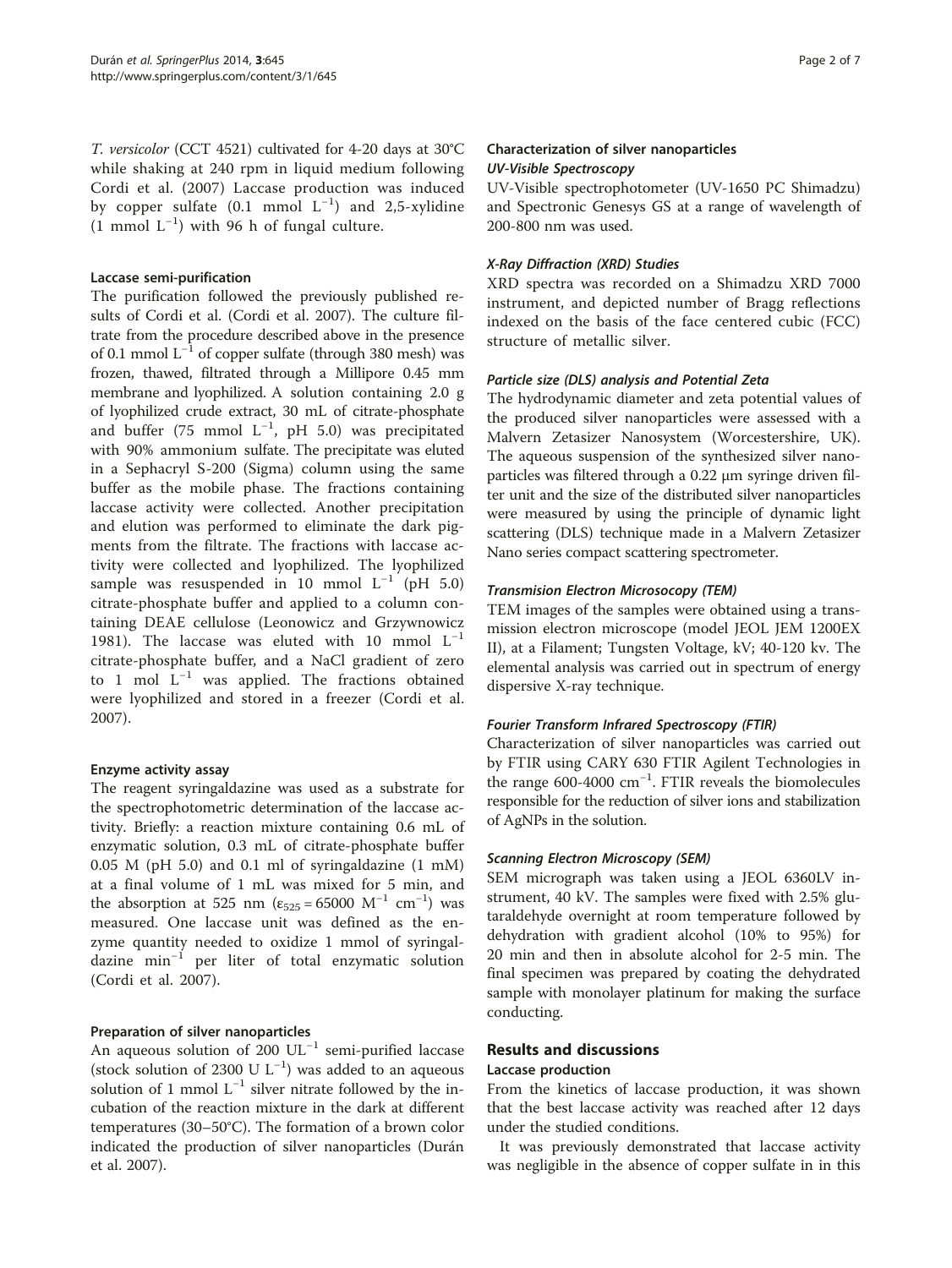<span id="page-2-0"></span>culture (Cordi et al. [2007](#page-5-0)). The highest laccase activity was observed at 0.100 mmol L<sup>-1</sup> copper sulfate, and the value was 41,000 U L<sup>-1</sup> at the 12th day (Figure 1). The laccase semi-purification shows that most of the pigments present in the crude extract were removed by the Sephacryl S-200 step (Table [1\)](#page-3-0). The lower laccase activity compared to the crude extract was most likely due to the purification of isoenzymes. The final fraction from Sephacryl S-200 (Leonowicz and Grzywnowicz [1981](#page-6-0)) was used in all of the experiments in this study.

#### Reduction of a silver ion solution by laccase

The absorption spectra of an untreated and treated silver solution (Figure [2](#page-3-0)) indicated the formation of silver nanoparticles due to the presence of the surface plasmon absorption of silver nanoparticles between 420 to 440 nm. The absorption of laccase (T1 site) at 600 nm, after the addition of silver ions, disappeared completely with the concomitant loss of laccase activity (Figure [2](#page-3-0), insertion).

The wide plasmonic band of this interaction of silver ions and laccase is most likely an indication that another nanometric species is present. This is discussed later because the XRD shows the formation of silver chloride nanoparticles, in addition to silver nanoparticles, similarly with a plasmonic band at 440-460 nm, as previously described by Gopinath et al. ([2013\)](#page-6-0).

The effect of temperature on the size of the silver nanoparticles was also studied and showed a 90 to 370 nm distribution from 30°C to 70°C of silver nanoparticles after 72 h of incubation (data no shown). The nanoparticles produced at 50°C showed particle size distributions of approximately 200 nm at pH 9 (Figure [3\)](#page-4-0).

Figure [3](#page-4-0)A shows the pH effect on the size distribution of the silver nanoparticles at 50°C (72 h). A similar size of approximately 100 nm at pH 5 and pH 7 was observed. However, at pH 9, an agglomeration occurred, resulting in an increase in the size distribution of up to 200 nm. Figure [3B](#page-4-0) shows the zeta potential of the silver nanoparticles formed at pH 9 and 50°C (72 h) of -30.0 mV, showing a negative charge distribution of the silver nanoparticle surface.

### Characterization of silver nanoparticles

Figure [3C](#page-4-0) shows an X-ray diffraction (XRD) pattern that is compatible with the cubic phase of Ag with diffractions points at 38°, 45°, 64.5°, 78° and 81.7° of 2θ, which can be indexed to the (111), (200), (220), (311) and (222) planes of the facet centered cubic (FCC) structure (JCPDS file: 65-2871) that coexists with the cubic phase of AgCl at 27.9°, 32.3°, 46.3°, 55.0°, 57.6°, 67.6°, 74.6°, 76.9°, and 85.7° and that corresponds to the (111), (200), (220), (311), (222), (400), (331), (420), and (422) planes (JCPDS file: 31-1238).

This XRD pattern clearly shows a pattern from the interaction of silver nanoparticles with silver ions  $(Ag_2^+)$ complex), represented normally as the Ag@AgCl product (Wang et al. [2008](#page-6-0)). The chlorine ions likely come from the semi-purification of the laccase process.

FTIR measurements (not shown) of silver nanoparticles and their bands were observed at 3440-2325  $cm^{-1}$ , corresponding to the NH stretching vibration of primary and secondary amines in the protein molecule. Bands at 1634 cm−<sup>1</sup> , 1541 cm−<sup>1</sup> and 1384 cm−<sup>1</sup> are attributed to the  $C = C$  and  $C-H$  of the methyl group, which are present in protein. The absorption peaks at 1236  $cm^{-1}$ and 1048 cm<sup>-1</sup> are assigned to the –C–O and –C = O of aromatic acids and esters, respectively. The peak at 1452  $cm^{-1}$  is attributed to the symmetric stretching vibrations of the –COO– groups of amino acid residues. The peak at 1653  $cm^{-1}$  corresponds to the presence of amide I and amide II, which arises due to the carbonyl

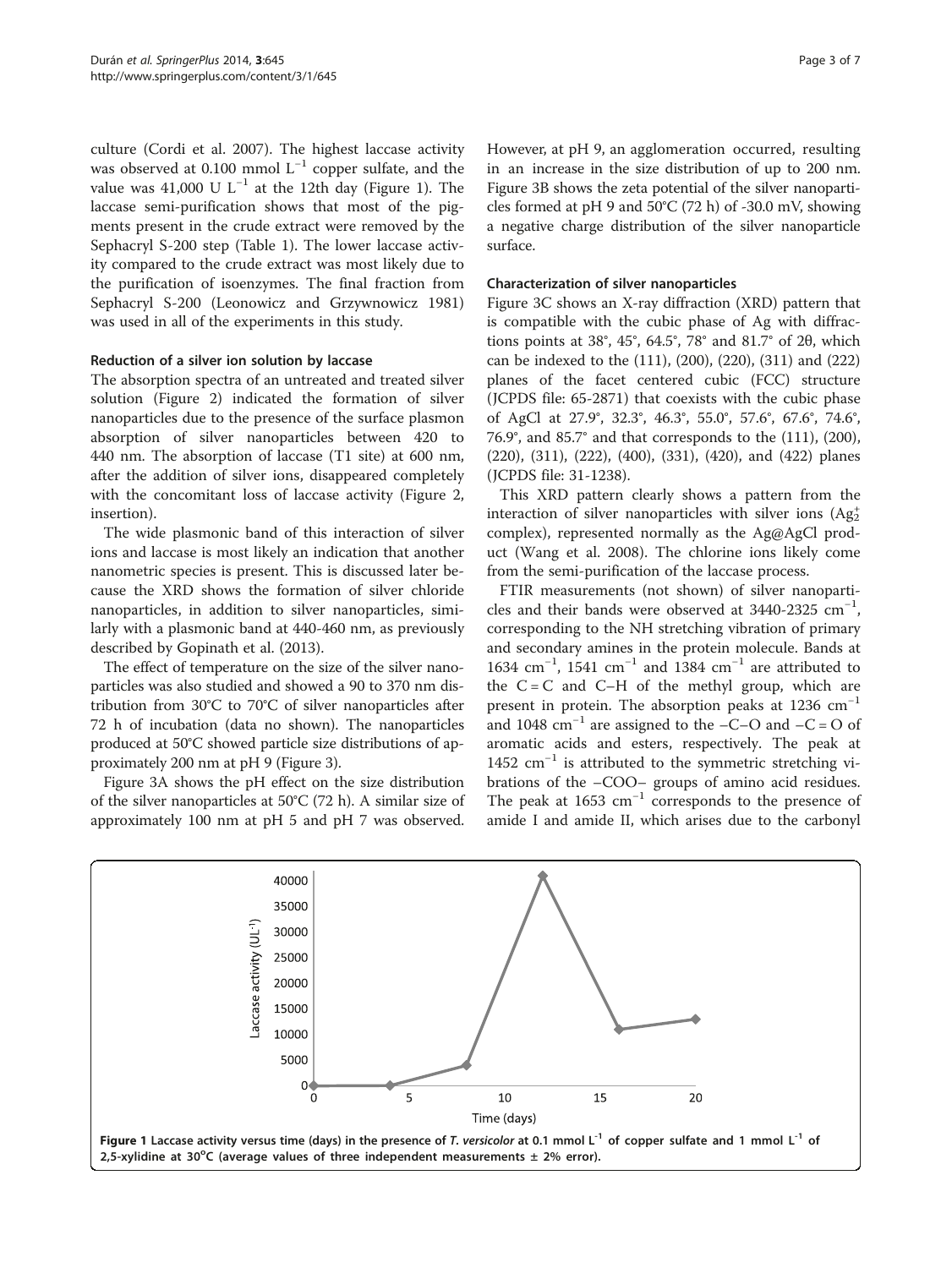| <b>Purification (Steps)</b>                         | Volume (mL) |       | Total activity (U L <sup>-1</sup> ) Total protein Content (µg L <sup>-1</sup> ) Specific activity (U mg <sup>-1</sup> ) Purification (folds) |    |    |
|-----------------------------------------------------|-------------|-------|----------------------------------------------------------------------------------------------------------------------------------------------|----|----|
| Crude extract                                       | 900         | 2700  | 2500                                                                                                                                         |    |    |
| Precipitation $(NH_4)$ <sub>2</sub> SO <sub>4</sub> |             |       |                                                                                                                                              |    |    |
| Sephacryl S-200 (1)                                 | 60          | 8600  | 415                                                                                                                                          |    | 10 |
| Precipitation $(NH_4)$ <sub>2</sub> SO <sub>4</sub> |             |       |                                                                                                                                              |    |    |
| Sephacryl S-200 (2)                                 | 44          | 10300 | 277                                                                                                                                          | 37 | 35 |

<span id="page-3-0"></span>Table 1 Extracellular laccase semi-purification from T. versicolor

stretch and -N-H- stretch vibration. These data indicate the presence of protein capping in Ag@AgCl nanoparticles.

A transmission electron microscopy (TEM) image of silver nanoparticles is shown in Figure [3](#page-4-0)D. The micrographic image confirmed that the synthesized Ag@AgCl nanoparticles were spherical in shape, and the size of the particles was less than 100 nm, which correlates with the DLS measurements.

Then, laccase from T. versicolor, a white-rot fungi, showed reductive action for the synthesis of silver nanoparticles. Incubating the semi-purified laccase in the presence of silver ions at different temperatures reduced  $Ag<sup>+</sup>$  to  $Ag<sup>o</sup>$  and interaction with silver ions generated Ag@AgCl nanoparticles. The chloride ions most likely come from the semi-purification of laccase, as previously described. Increasing the incubation temperature from 30°C to 50°C decreased the time for the formation of nanoparticles, and at 50°C, the production of large nanoparticles was achieved within a few minutes. It was also observed that the particle size and the distribution of the obtained nanoparticles were inversely dependent on the temperature over a range of 30 to 50°C. Additionally, there was a pH dependence of the size distribution, and at a lower pH, smaller sized nanoparticles were found.

This finding is interesting because the biogenic synthesis of silver chloride nanoparticles by Bacillus subtillis (Paulkumar et al. [2013](#page-6-0)) and from leaf extracts of Cissus quadrangularis Linn was recently published (Gopinath et al. [2013\)](#page-6-0).

#### Mechanistic aspects on biogenic synthesis of Ag@AgCl

Because there are no quinones or any other intermediates in this reduction, it must be considered to be a different type of reduction process. There are many possibilities for this reduction, as previously described for other enzymes in the literature. The production of silver nanoparticles by laccase is mostly likely due to the presence of free cysteine as a reducing group. The laccase from T. versicolor exhibits one cysteine associated with Cu1-Sγ (Cys-453) laccase and is stabilized by a disulfide bridge to domain 1 (Cys-85–Cys-488), and a second disulfide bridge (Cys-117–Cys-205) connects domains 1 and 2 of laccase (Piontek et al. [2002\)](#page-6-0).

All of the data indicated that cysteine was acting as reductant, as previously described from the amylase generation of gold nanoparticles through Au-S bonds with the retention of the biological activity of the enzyme (Rangnekar et al. [1997\)](#page-6-0). In a similar direction, the comparison of laccase stability profiles at different temperatures during the gold nanoparticle synthesis showed that

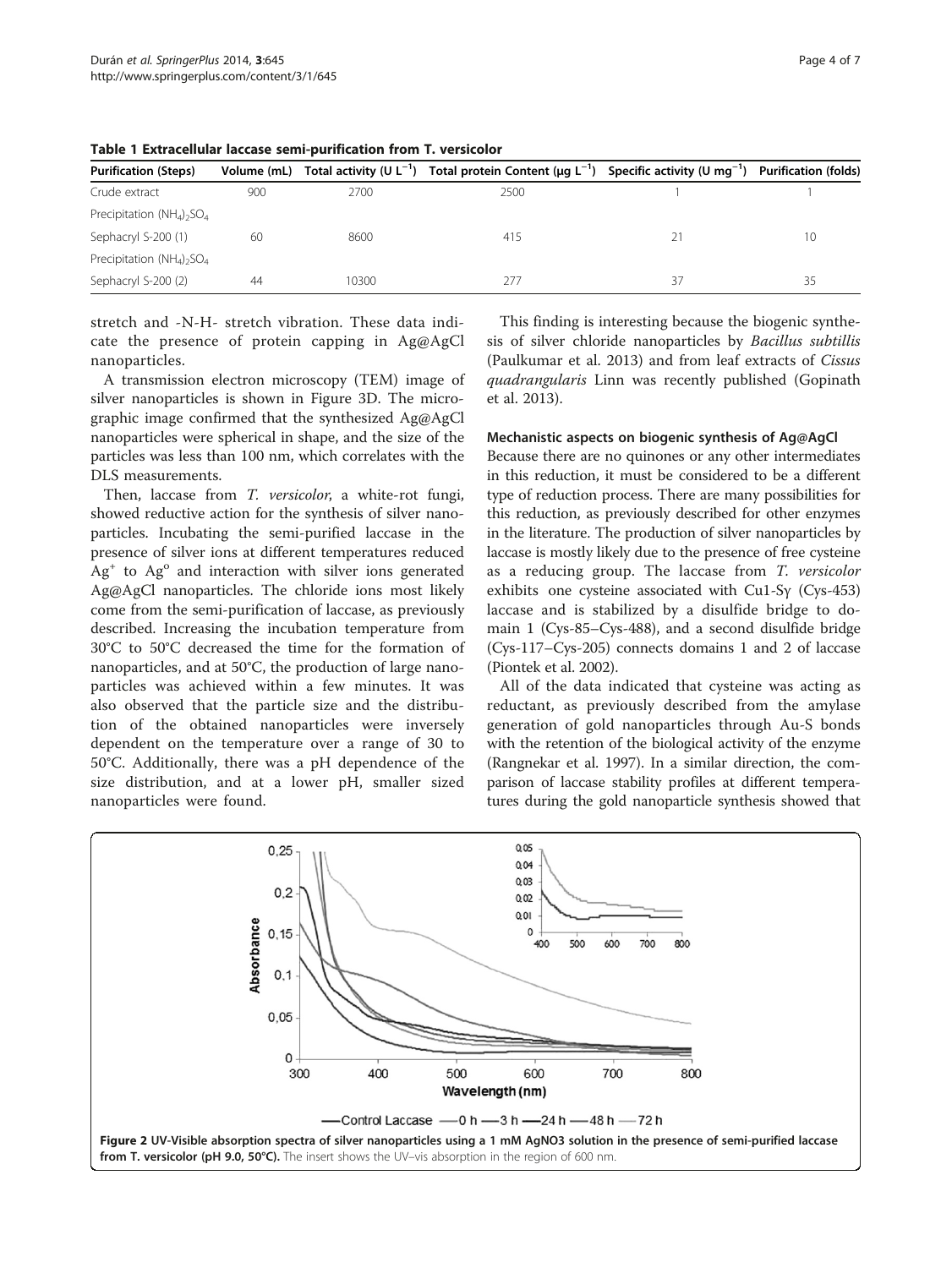<span id="page-4-0"></span>

the formation of gold nanoparticles occurred when the activity decreased, meaning that thiols as reducing functional groups might be responsible for forming gold nanostructures (Faramarzi and Forootanfar [2011](#page-5-0)). This finding was in agreement with the study of Kalishwaralal et al. ([2010\)](#page-6-0), which demonstrated that denaturation of the purified amylase increased the rate of gold nanoparticle biosynthesis by exposing the reductive groups (thiol groups) of cysteine to a gold solution. Similar findings and explanations were reported for silver reduction by urease (Sharma et al. [2013\)](#page-6-0).

Eby et al. [\(2009\)](#page-5-0) synthesized antibacterial silver nanoparticles in an organic solution using lysozyme as the reducing and capping agent, but no aspect of the mechanism were discussed. In the case of lysozyme silver nanoparticles synthesis, hydroxyl groups in tyrosine residues and amine groups in tryptophan residues were found to be responsible for this production (Kumar et al. [2012](#page-6-0)).

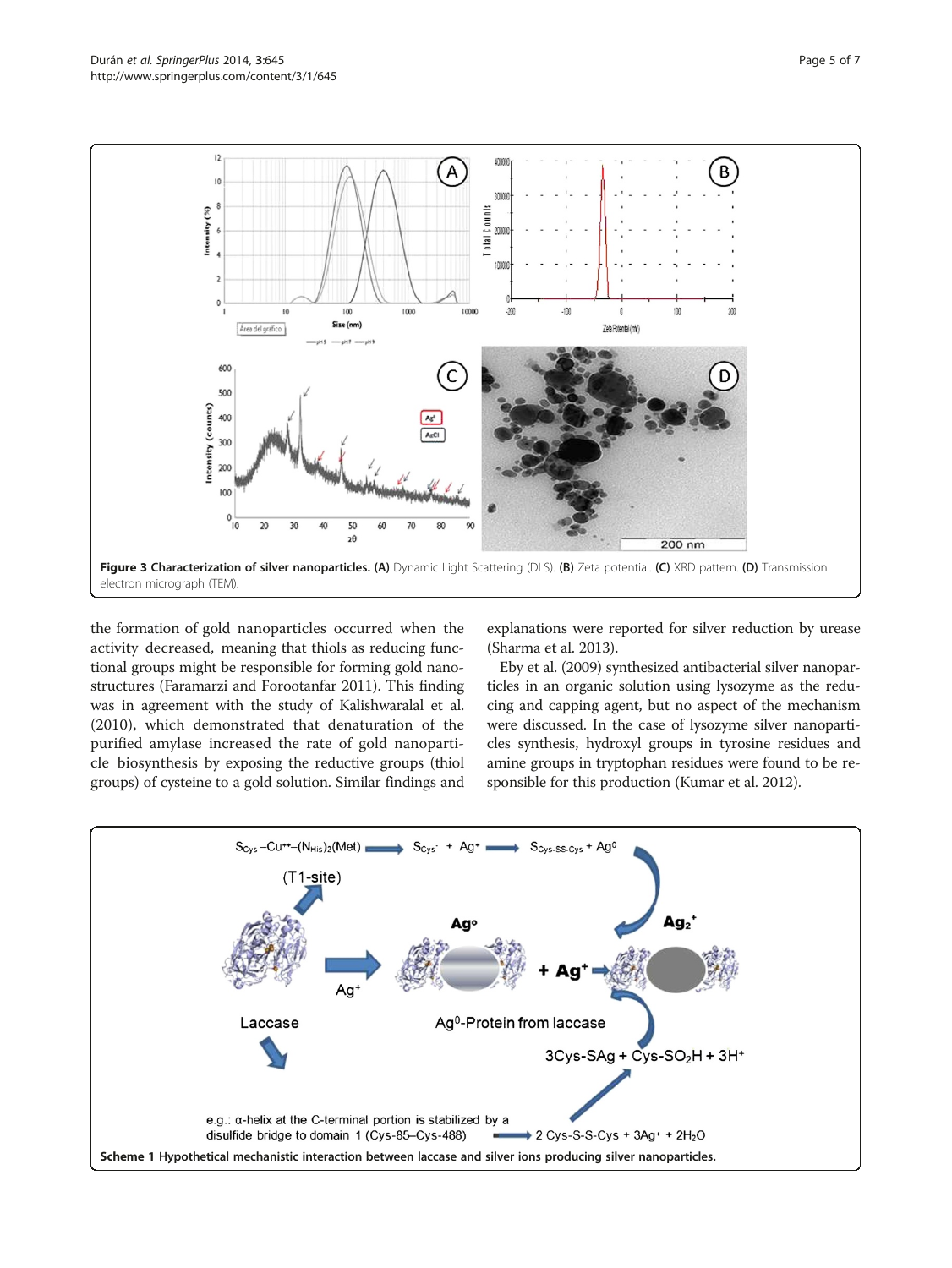<span id="page-5-0"></span>As previously discussed, in the case of laccase from T. versicolor, on the bases of all of the data discussed, two different mechanisms are possible: one involves cysteine associated to Cu type I (T1 site) (sulfhydryl group of cysteine- Cys<sup>−</sup> ) in the laccase structure reacting with the silver ion, reducing it to silver nanoparticles while the cysteine anion is oxidized to Cys-Cys in the laccase. The T1 site of laccase imparts a light blue color to the enzyme solutions and is characterized by a distinctly pronounced band of optic absorption at a wavelength of 600 nm (Morozova et al. [2007](#page-6-0)). This suggested mechanism is possible because, in this study, a rapid disappearance of the absorption band at approximately 600 nm in the T. versicolor laccase occurred after the addition of silver ions with complete inactivation of the enzyme (Figure [1](#page-2-0) inserted). The second possibility is the direct interaction of silver ions with the Cys-Cys moiety, generating silver nanoparticles, and the sulfhydryl moiety bound to silver nanoparticles as capped proteins (Cecil and McPhee 1957) (Scheme [1](#page-4-0)).

This interaction of silver ions and the Cys-Cys moiety in the laccase domain most likely inactivates the enzyme, as observed in this study.

This new concept of non-enzymatic catalytic biogenic silver nanoparticles expands the possibilities of the actual syntheses of the biogenic silver nanoparticles (Gade et al. [2008;](#page-6-0) Bawaskar et al. 2010; Gaikwad et al. [2013](#page-6-0); Edmundson et al. 2014; Kashyap et al. [2013](#page-6-0); Birla et al. 2013; Tran et al. [2013](#page-6-0); Ingale and Chaudhari [2013\)](#page-6-0). The combination of silver chloride nanoparticles, as was detected in this case, associated to silver nanoparticles is another aspect of the great potential of these nanostructures, as shown by previous results of the microbial or photocatalytic activities of silver chloride nanoparticles (Paulkumar et al. [2013;](#page-6-0) Choi et al. 2008; Min et al. [2010](#page-6-0); Naik et al. [2011](#page-6-0); Wang et al. [2008\)](#page-6-0).

#### Final remarks

The actual data on the biogenic synthesis of Ag@AgCl nanoparticles with laccase demonstrated that the sulfhydryl group is the reducing agent. The most important aspect of this reaction is the sulfur group at the T1 site of laccase activity. The typical absorption band of this blue protein of approximately 600 nm disappeared immediately after the addition of silver ions with the concomitant loss of laccase activity. The interaction with the sulfur-sulfur bridge directly generates the reduction, and binding to the laccase proteic moiety is another possibility. The Ag@AgCl nanoparticles appeared to be a potential antimicrobial in addition to possessing the activities of silver nanoparticles alone.

#### Competing interests

The authors declare that they have no competing interests.

#### Authors' contributions

The manuscript was written through contributions of all authors. All authors have given approval to the final version of the manuscript a contributed equally.

#### Acknowledgments

Support from FAPESP, CNPq, INOMAT (MCTI/CNPq), NanoBioss (MCTI), Brazilian Network on Nanotoxicology (MCTI/CNPq), FONDECYT project N° 1130854 and CONICYT Scholarship 21110491(Chile), Environmental Biotechnology Center (UFRO-Chile) and IQ-UNICAMP (Brazil) is acknowledged.

#### Author details

<sup>1</sup>Biological Chemistry Laboratory, Instituto Química, Universidade Estadual de Campinas, CP 6154, CEP 13083-970 Campinas, SP, Brazil. <sup>2</sup>Laboratory on Nanostructures Synthesis and Biosystems Interactions (NanoBioss) (UNICAMP/ SP), Campinas, SP, Brazil. <sup>3</sup>Doctoral Program of Science of Natural Resources, Universidad de La Frontera, Temuco, Chile. <sup>4</sup>Environmental Biotechnology Center Science Nucleus BIOREN, Universidad de La Frontera, Temuco, Chile. 5 Institute of Biology, Universidade Estadual de Campinas, Campinas, SP, Brazil. <sup>6</sup>Department of Chemical Engineering, Universidad de La Frontera, Temuco, Chile.

#### Received: 26 August 2014 Accepted: 17 October 2014 Published: 31 October 2014

#### References

- Acevedo F, Pizzul L, Castillo MP, González ME, Cea M, Gianfreda L, Diez MC (2012) Degradation of polycyclic aromatic hydrocarbons by free and nanoclay-immobilized manganese peroxidase from Anthracophyllum discolor. Chemosphere 80:271–278
- Ahmad A, Mukherjee P, Senapati S, Mandal M, Khan MI, Kumar R, Sastry M (2003) Extracellular biosynthesis of silver nanoparticles using the fungus Fusarium oxysporum. Colloids Surf B: Biointerf 28:313–318
- Bawaskar M, Gaikwad S, Ingle A, Rathod D, Gade A, Durán N, Marcato PD, Rai M (2010) A new report on mycosynthesis of silver nanoparticles by Fusarium culmorum. Curr Nanosci 6:376–380
- Birla SS, Gaikwad SC, Gade AK, Rai MK (2013) Rapid synthesis of silver nanoparticles from fusarium oxysporum by optimizing physicocultural conditions. SciWorld J 2013:Article ID796018
- Cecil R, McPhee JR (1957) Further studies on the reaction of disulphides with silver nitrate. Biochem J 66:538–543
- Chan YS, Don MM (2012a) Characterization of Ag nanoparticles produced by white-rot fungi and its in vitro antimicrobial activities. Intern Arabic J Antimicrob Agents 2N(3):3
- Chan YS, Don MM (2012b) Biosynthesis and structural characterization of Ag nanoparticles from white rot fungi. Mat Sci Eng 33:282–288
- Choi OK, Deng KK, Kim NJ, Ross L, Hu ZQ (2008) The inhibitory effects of silver nanoparticles, silver ions and silver chloride colloids on microbial growth. Water Res 42:3066–3074
- Cordi L, Minussi RC, Freire RS, Durán N (2007) Fungal laccase: copper induction, semi-purification, immobilization, phenolic effluent treatment and electrochemical measurement. Afr J Biotechnol 6:1255–1259
- Durán N, Marcato PD, Souza G, Alves OL, Esposito E (2007) Antibacterial effect of silver nanoparticles produced by fungal process on textile fabrics and their effluent treatment. J Biomed Nanotechnol 3:203–208
- Durán N, Marcato PD, Durán M, Yadav A, Gade A, Rai M (2011) Mechanistic aspects in the biogenic synthesis of extracellular metal nanoparticles by peptides, bacteria, fungi and plants. Appl Microbiol Biotechnol 90:1609–1624
- Eby DM, Schaeublin NM, Farrington KE, Hussain SM, Johnson GR (2009) Lysozyme catalyzes the formation of antimicrobial silver nanoparticles. ACS Nano 3:984–994
- Edmundson MC, Capeness M, Horsfall L (2014) Exploring the potential of metallic nanoparticles within synthetic biology. New Biotechnol [http://dx.doi.org/](http://dx.doi.org/10.1016/j.nbt.2014.03.004) [10.1016/j.nbt.2014.03.004](http://dx.doi.org/10.1016/j.nbt.2014.03.004)
- Faramarzi MA, Forootanfar H (2011) Biosynthesis and characterization of gold nanoparticles produced by laccase from Paraconiothyrium variabile. Colloids Surf B: Biointerf 87:23–27
- Forootanfar H, Faramarzi MA, Shahverdi AR, Yazdi MT (2011) Purification and biochemical characterization of extracellular laccase from the ascomycete Paraconiothyrium variabile. Bioresour Technol 102:1808–1814